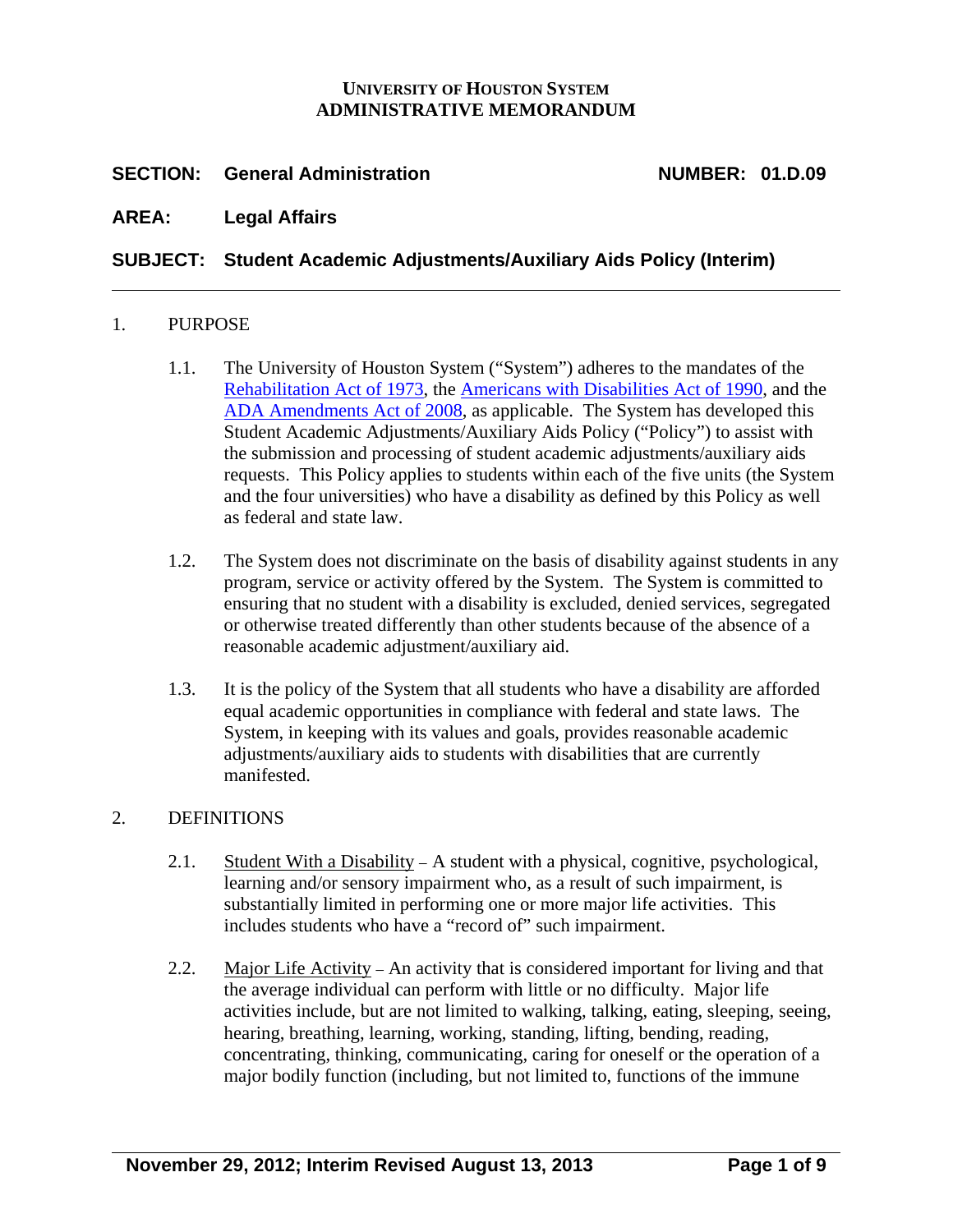system, normal cell growth, digestive, bowel, bladder, neurological, brain, respiratory, circulatory, endocrine and reproductive functions).

- 2.3. Reasonable Academic Adjustments/Auxiliary Aids A reasonable academic adjustment/auxiliary aid in the academic environment, including facilities, services, instruction delivery, testing and/or equipment, that would allow the student to have equal access to her/his academic program(s) and equal opportunity to pursue her/his academic goals, so long as it does not create an undue burden or hardship to the System or University.
- 2.4. Undue Burden/Hardship Any academic adjustment/auxiliary aid that would: a) fundamentally affect or change the nature of a program or course being taught; b) be significantly disruptive; c) be very costly to the component institution; or d) fundamentally alter the essential requirements of instruction or course requirements. In addition, it is an undue burden/hardship to permit any substitution or waiver for any course that comprises the Undergraduate Core Curriculum.
- 2.5. Substantial Limitation An impairment or restriction whereby a student cannot perform one or more Major Life Activities, or is hindered as to the condition, manner or duration under which a student can perform one or more Major Life Activities as compared to the average student in the general performance of the affected activity.
- 2.6 ADA/504 Coordinator The person who is designated to coordinate efforts to comply with and implement this Policy pursuant to the Americans with Disabilities Act and Section 504 of the Rehabilitation Act. The ADA/504 Coordinator is available to discuss options, provide support, explain University policies and procedures and provide education on relevant issues. The ADA/504 Coordinator may designate one or more Assistant ADA/504 Coordinators. The ADA/504 Coordinators for each component institution campus are:
	- University of Houston System/University of Houston Assistant VC/VP for Equal Opportunity Services or Richard Anthony Baker, M. P. A., PhD, J.D., Equal Opportunity Services (713) 743-8835; rabaker4@uh.edu.
	- University of Houston Downtown Assistant VP for Employment, Training, Campus Relations and Affirmative Action Officer or Douglas J. teDuits, Ed D, SPHR, Employment Services and Operations (713) 221-8667; teduitsd@uhd.edu.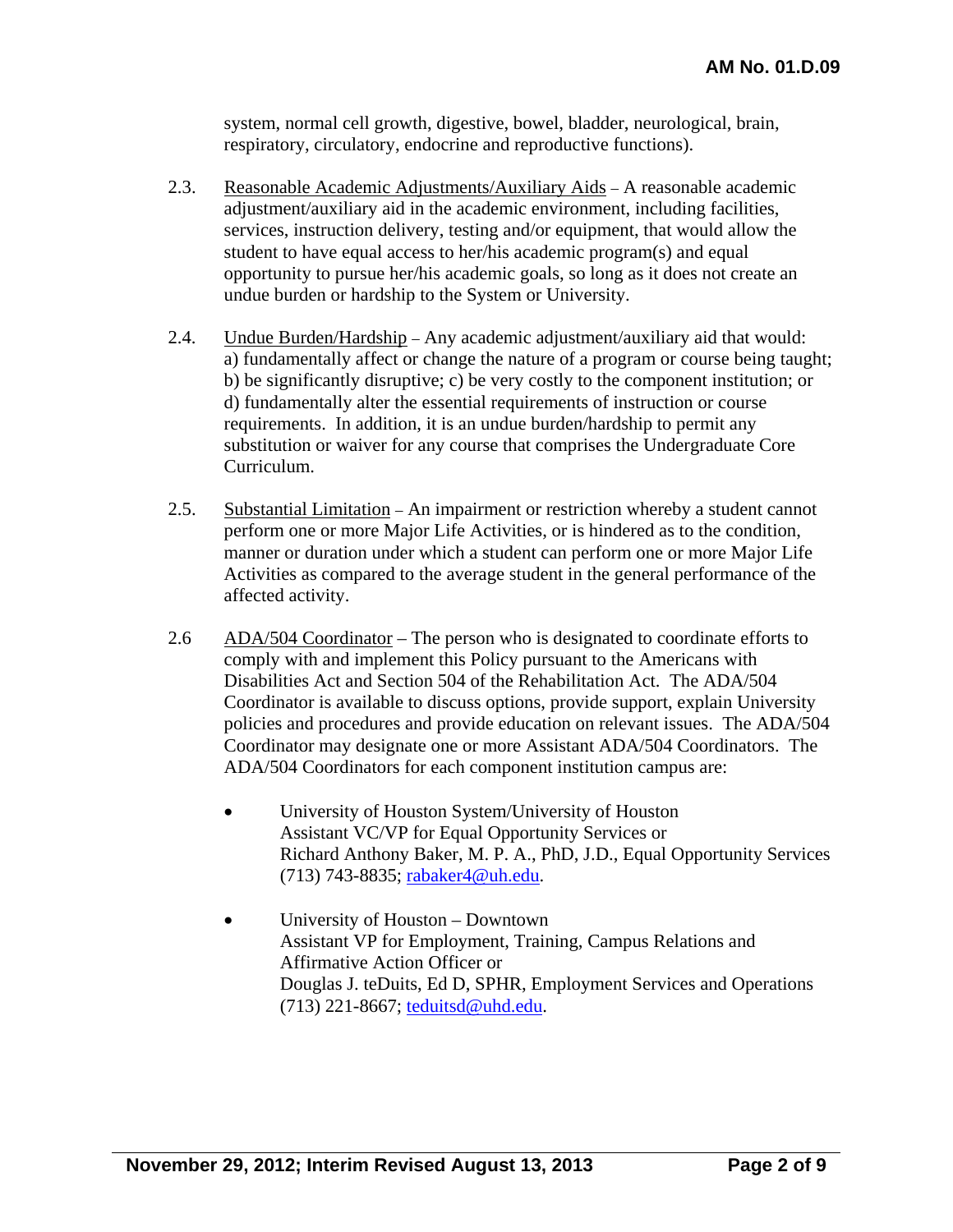- University of Houston Clear Lake Executive Director, Human Resources and Affirmative Action or Katherine Justice, Human Resources and Affirmative Action (281) 283-2164; Justice@uhcl.edu.
- Director, Human Resources/Affirmative Action or University of Houston – Victoria Laura Smith, Human Resources/Affirmative Action (361) 570-4800; SmithL@uhv.edu.

#### 3. CONFIDENTIALITY

Records or information obtained as part of the accommodation request process that reflect diagnoses, evaluation or treatment of a student's medical or mental health condition are confidential and shall be maintained by the University's student disability services center. Such records or information shall be shared with only those System or University officials who the University's student disability services center and/or the System's General Counsel or her/his designee determines have a "need to know" such information and/or the content of such records in order to evaluate and/or implement the academic adjustments/auxiliary aids request, and such records shall not otherwise be released to anyone except as required by law.

#### 4. INSTRUCTOR/OFFICIAL RIGHTS AND RESPONSIBILITIES

- 4.1. Each instructor and official has an obligation to be aware of the System's policies and procedures regarding equal educational opportunities for students. An instructor or official may contact the University's student disability services center, the Academic Accommodations Evaluation Committee ("AAEC") or the ADA/504 Coordinator with questions or concerns. It is the responsibility of each Department Chair to ensure that all instructors, teaching assistants and staff know and understand their obligations with regard to this policy. Failure to follow the procedures of this Policy may be considered a violation of this Policy and may result in disciplinary action.
- 4.2. The System also requires that each instructor announce to her/his classes at the beginning of each semester the instructor's willingness to reasonably assist Students with Disabilities. The instructor will provide the class with the contact information of the University's student disability services center. Furthermore, the System requires that all course syllabi contain the following statement:

*The University of Houston System complies with Section 504 of the Rehabilitation Act of 1973 and the Americans with Disabilities Act of 1990, pertaining to the provision of reasonable academic adjustments/auxiliary aids for students with a disability. In accordance with Section 504 and ADA guidelines, each University within the System strives to provide reasonable academic adjustments/auxiliary aids to students who request and require them.*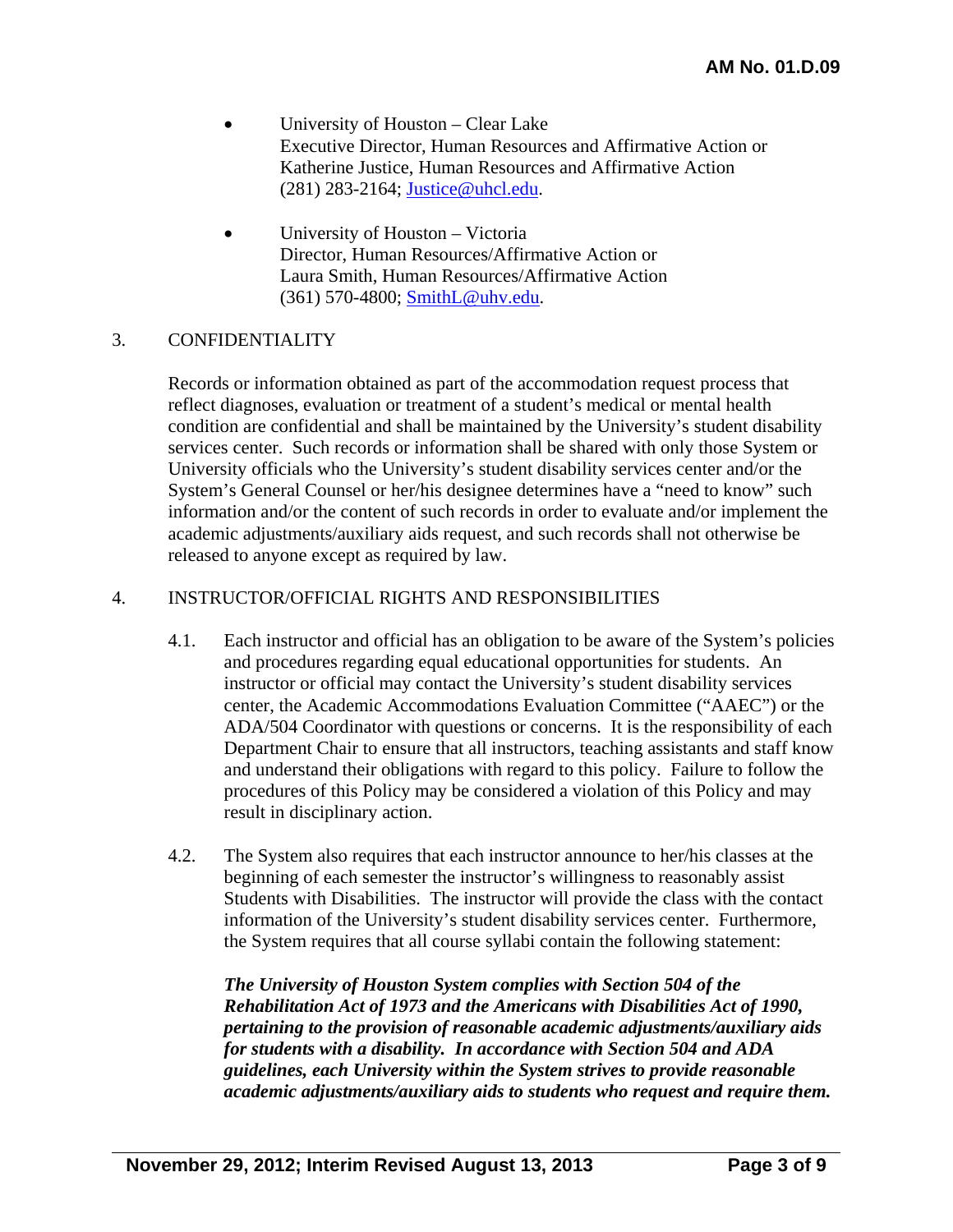*If you believe that you have a disability requiring an academic adjustments/auxiliary aid, please contact your University's student disability services center.* 

### 5. ACADEMIC ADJUSTMENTS/AUXILIARY AIDS REQUESTS

### 5.1. **Step One: Student Meeting With Disability Services Center**

- 5.1.1. A Student with a Disability who wants to request an academic adjustment/auxiliary aid must first contact the University's student disability services center to schedule a meeting with the center. Only students who schedule and meet with a representative of the center will be considered for academic adjustments/auxiliary aids. The meeting may be in person, telephonic or electronic. The University's student disability services center will establish a student file.
- 5.1.2. Two business days before the meeting, the student may be required to provide current documentation of a disability from an appropriately licensed professional that clearly identifies the nature of the disability and how the disability affects a Major Life Activity. The student is responsible for any costs necessary to provide the appropriate documentation from the professional. Please refer to the following web site for additional information about documentation: http://www.uh.edu/csd/documentation.htm. With written student authorization, the University's student disability services center may obtain, at the University's expense, an independent medical opinion concerning the disability for which the student seeks an academic adjustment/auxiliary aid, including additional suggestions or recommendations regarding Reasonable Academic Adjustments/Auxiliary Aids. A student's failure to grant such authorization may result in a denial of the student's request.

### 5.2. **Step Two: Completing the Academic Adjustments/Auxiliary Aids Request Form**

A student who seeks an academic adjustment/auxiliary aid must complete an Academic Adjustments/Auxiliary Aids Request Form ("Request Form") with the University's student disability services center. The Request Form will denote the academic adjustment(s)/auxiliary aid(s) upon which the student and the University's student disability services center agree. The student and appropriate center representative(s) will sign the Request Form.

#### 5.3. **Step Three: Academic Accommodations Evaluation Committee**

5.3.1. The AAEC is charged with evaluating student academic adjustments/auxiliary aids requests that have the support of the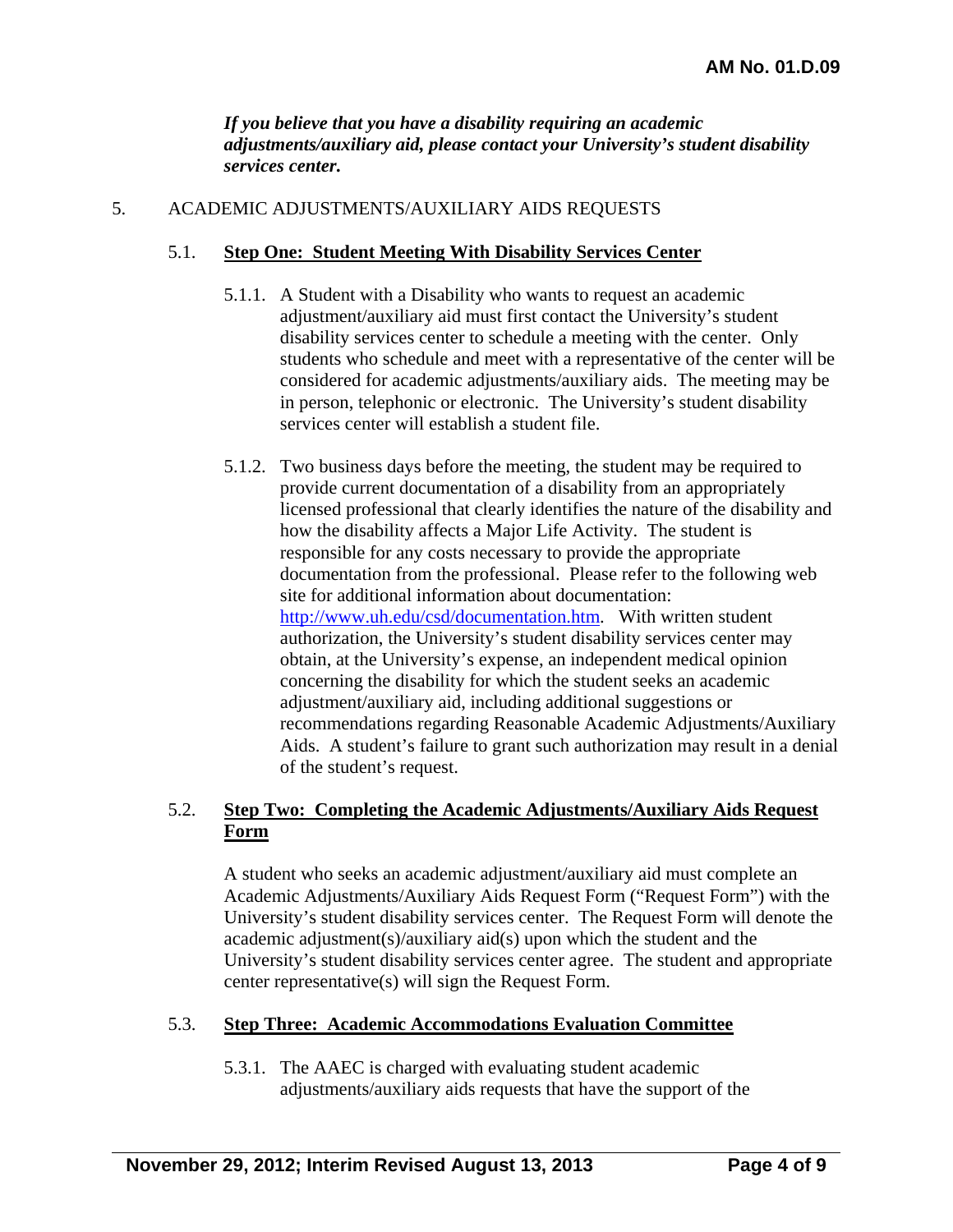University's student disability services center. The AAEC will evaluate initial and revised requests for academic adjustments/auxiliary aids; not requests that simply continue already approved academic adjustments/auxiliary aids.

- 5.3.2. The University's Senior Vice President for Academic Affairs and Provost (or comparable administrator) will appoint the AAEC (including the chairperson), which will be comprised of no less than three faculty and/or staff members who have professional expertise in relevant areas (e.g., learning disorders, sensory disorders, on-line education, special education, etc.). The head of the University's student disability services center will be appointed as an ex-officio (non-voting) member. The AAEC will meet prior to the start of each semester and on a regular schedule thereafter to review student academic adjustments/auxiliary aids requests in a timely manner.
- 5.3.3. Based on a careful and rational review of the student's file, the AAEC will consider recommendations regarding the student's academic adjustments/auxiliary aids request. The AAEC may: 1) implement the requested accommodation without modification; 2) deny the student's requested accommodation; or 3) implement an alternative accommodation. The AAEC recommendation will be based on a majority vote and the recommendation will be made within five business days from reviewing the student's file. The AAEC will note its recommendation on the Request Form and return the Request Form to the University's student disability services center.

#### 5.4. **Step Four: Student Notification**

The University's student disability services center will notify the student of the AAEC's recommendation and justification of such within three business days of receiving the recommendation. Students are responsible for retrieving the Request Form from the student disabilities services center and for securing the instructors' and/or officials' signatures on the Request Form. Students may seek assistance from the University's student disability services center in presenting the Request Form to instructors or officials, if needed.

#### 5.5. **Step Five: Instructor/Official Decision**

5.5.1. The instructor or appropriate official is strongly encouraged to provide a recommended academic adjustment/auxiliary aid whenever possible. The instructor or appropriate official has the option to: 1) adopt the AAEC's recommendation without modification; 2) deny the AAEC's recommendation; or 3) suggest modifications to the AAEC's recommendation. Instructors and officials are strongly encouraged to seek advice from the student disability services center, the AAEC and/or the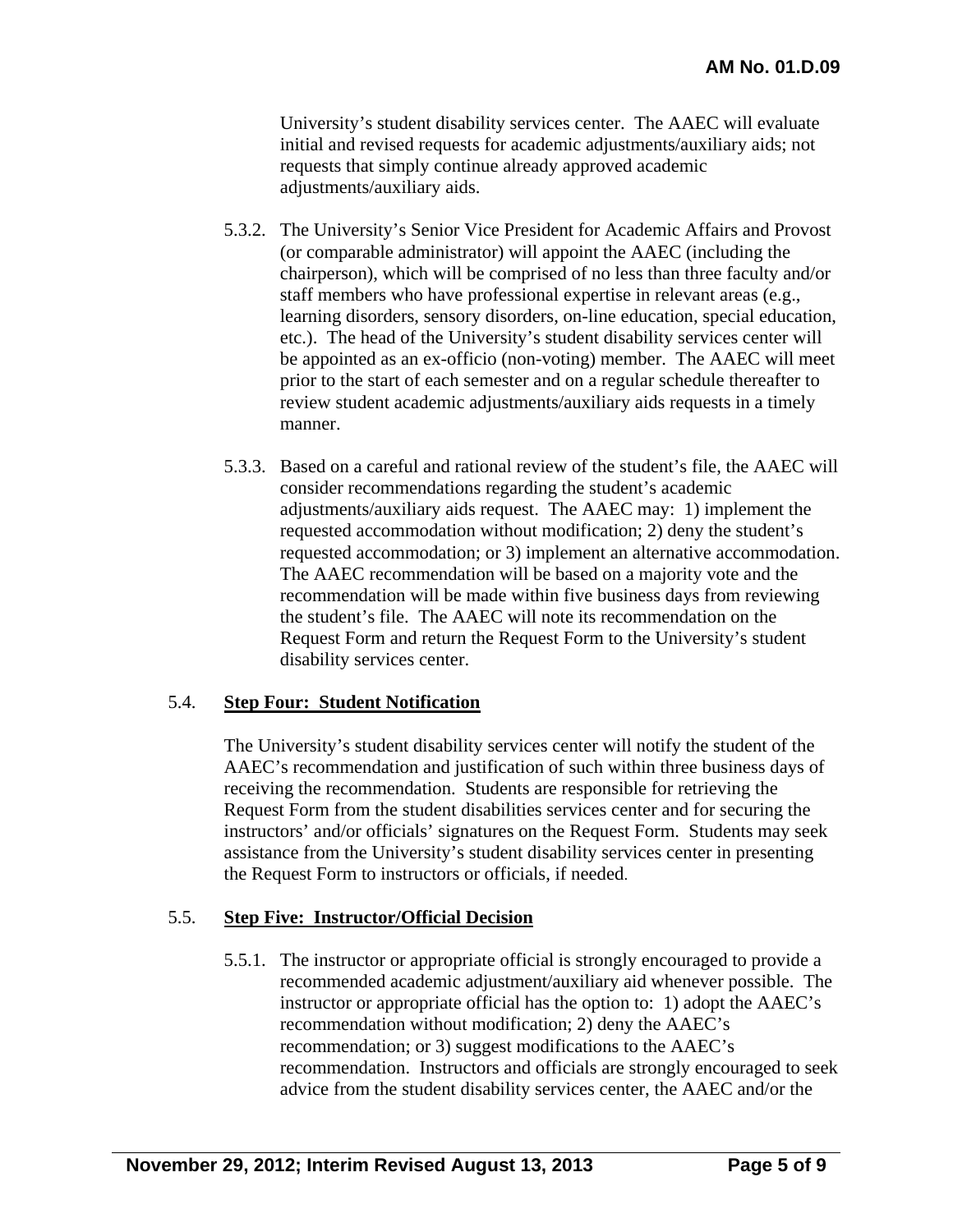ADA/504 Coordinator if the instructor or official has any questions or concerns about a recommended academic adjustment or auxiliary aid. If a modification is contemplated, the instructor or official is strongly encouraged to contact the student disability services center to discuss the proposed modification. The instructor or appropriate official will note her/his decision of such on the Request Form and return the Request Form with her/his signature to the student within five business days from being presented with the Request Form. The request will be deemed denied if an instructor or official does not note her/his decision within five business days.

- 5.5.2. The instructor/official will keep one copy of the Request Form and return the other two copies to the student. The student then keeps one copy of the Request Form and provides the other copy to the University's student disability services center within five business days from receiving the Request Form from the instructor/official.
- 5.5.3. An instructor or official who denies a recommended academic adjustment/auxiliary aid must notify her/his supervisor of such within five business days. The supervisor will attempt to facilitate a reasonable accommodation with the assistance of the student, instructor or official, student disability center representative, AAEC Chairperson and/or the University's ADA/504 Coordinator. If an accommodation is not reached, the supervisor will notify the ADA/504 Coordinator of such, who will attempt to find a reasonable accommodation.
- 5.5.4. An instructor or official who implements an academic adjustment/auxiliary aid and the student may be asked to provide information to the University's student disability services center and to the AAEC regarding both the manageability and effectiveness of the accommodation(s) at the end of the semester. This may be accomplished by periodic surveys. Students, instructors and officials are also encouraged to provide suggestions for possible improvements.

### 5.6. **Step Six: Appeals**

5.6.1. A student who believes that his/her request for an academic adjustments/auxiliary aid has been unreasonably denied by the University's disability service center, the AAEC, an instructor or an official may file an appeal with the University's ADA/504 Coordinator within 10 business days of the denial. The appeal will be heard by a three-person panel of the University's appellate board ("Board"), and this will be the sole University process to contest an academic adjustment/auxiliary aid denial. The questioned AAEC approved academic adjustment/auxiliary aid will be provided temporarily while a final decision is pending.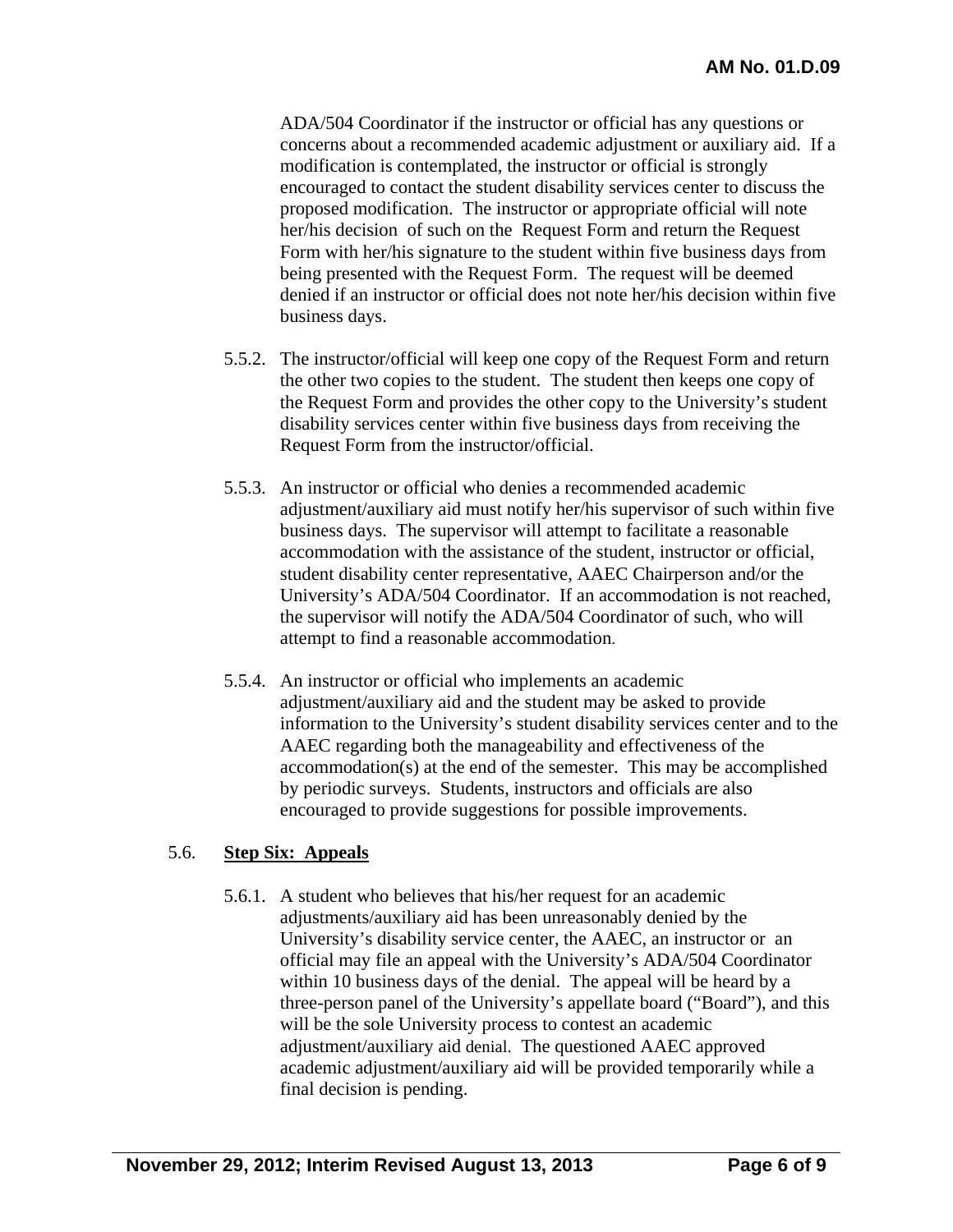- 5.6.2. The hearing panel ("Panel") will conduct the hearing within 15 business days of the appeal. The Board's chairperson is responsible for selecting the Panel members from available Board members. The Panel will be composed of three Board members. The Board's chairperson will select the Panel's chairperson. The student and the appellee shall be notified of the Panel's composition. Within five business days of such notification, the student and the appellee shall have an opportunity to challenge in writing any Panel member for cause. The Board's chairperson, in consultation with the ADA/504 Coordinator, will consider any challenge and replace the Panel member if appropriate.
- 5.6.3. The Panel is charged with determining whether the requested academic adjustment/auxiliary aid is reasonable and therefore should be provided.
- 5.6.4. The general course of the hearing procedure will be as follows, subject to the discretion of the Panel chairperson:
	- a) The Panel chairperson will convene the hearing, introduce the individuals, give a brief description of the process and invite questions about the process;
	- b) The student shall present his or her evidence (including calling and questioning his or her own witnesses) to the Panel;
	- c) The appellee shall present his or her evidence (including calling and questioning his or her own witnesses) to the Panel; and
	- d) The panel may ask the ADA/504 Coordinator to render an advisory opinion.
- 5.6.5. The Panel chairperson and/or Panel may question any individual at any time during the hearing.
- 5.6.6. The Panel chairperson may impose reasonable time limits on any stage of the hearing. The Panel chairperson may also determine the relevance of, and place restrictions on, any witness or information presented.
- 5.6.7. The student and the appellee may question their own witness, but not the opposing party's witnesses. However, both parties may request that the Panel chairperson ask questions of the other witnesses by submitting proposed questions to the Panel chairperson in writing either prior to, or during, the hearing. The Panel chairperson may determine which questions are relevant and the Panel chairperson has the discretion to revise a question or to decline asking the question.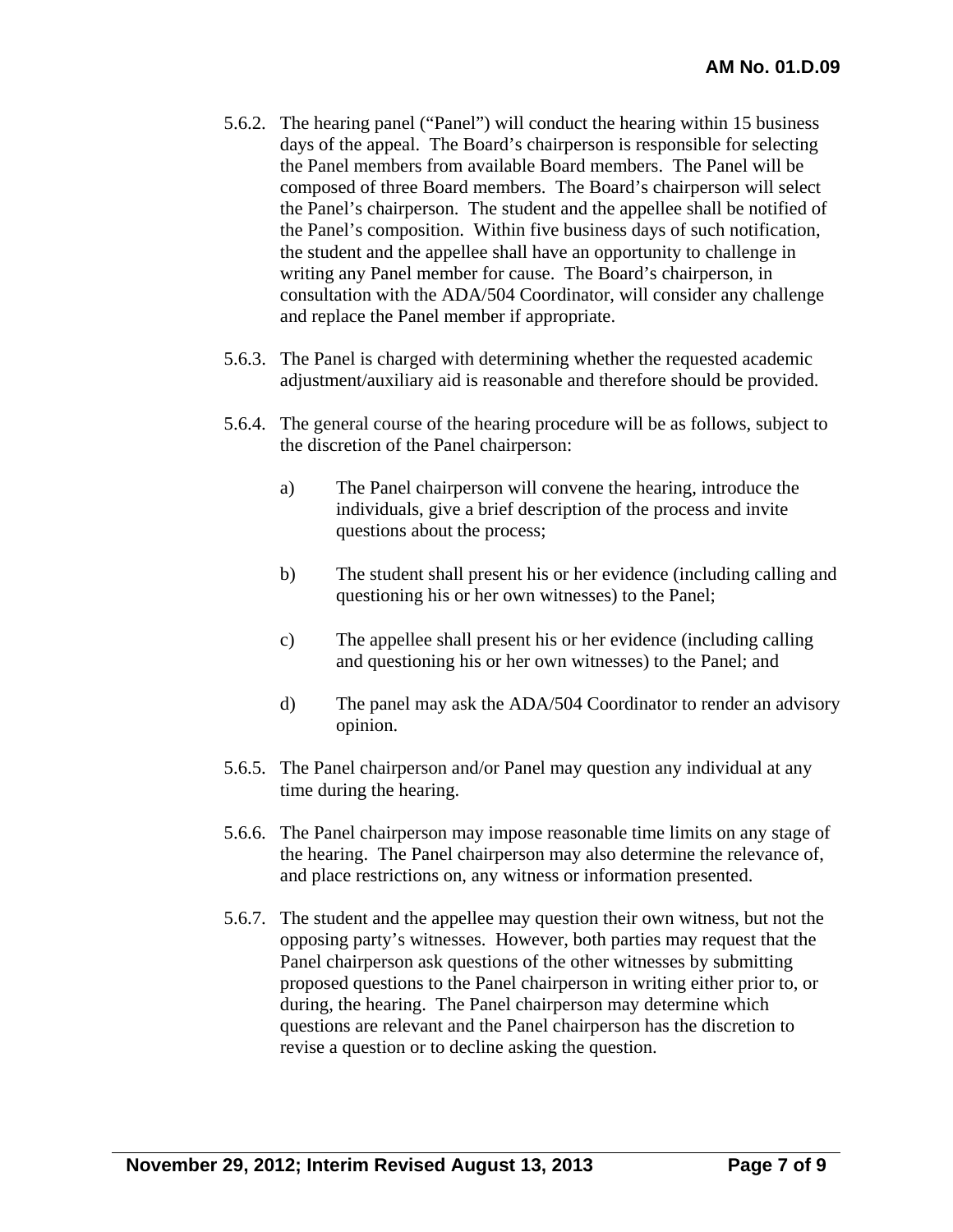- 5.6.8. An audio recording of the hearing will be kept for the use of the Panel and for any appeal.
- 5.6.9. In cases where the student or the appellee refuses to participate in the hearing, the Panel will convene and make a decision based on the evidence and testimony available to the Panel. Any party who declines to participate in a hearing waives any additional right to appeal.
- 5.6.10. Because the hearing process is an internal University process and not a formal courtroom process in which rules of evidence and courtroom procedures apply, this procedure is intended to reduce the adversarial nature of the hearing and will be conducted accordingly. As such, the student and the appellee may bring an advisor. If the advisor is an attorney, notice of an attorney's appearance must be provided to the ADA/504 Coordinator within three business days of the hearing. Advisors may attend the hearing and sit with their respective advisee during the hearing, communicate quietly orally and/or in writing with their respective advisee during the hearing, and may respond to a direct question from the Panel. However, an advisor will not be permitted to speak on behalf of the advisee, make an oral presentation, including an opening statement or closing argument, or to question witnesses, the ADA/504 Coordinator or the Panel during the hearing.
- 5.6.11. Alternative testimony options will be available such as allowing a witness to appear via other virtual means (e.g., via telephone) if determined by the Panel to be necessary.
- 5.6.12. After the hearing has concluded, the Panel will deliberate in private. The Panel will determine whether to provide the requested academic adjustment/auxiliary aid based on the preponderance of the evidence. The Panel's decision will be by majority vote. The Panel will communicate its decision and justification in writing to the ADA/504 Coordinator within three business days of the hearing. The ADA/504 Coordinator will then provide a copy of the decision to the student and the appellee.
- 5.6.13. If the Panel does not provide the requested academic adjustment/auxiliary aid to the student, the student may appeal the Panel's decision to the appropriate administrator. Conversely, if the Panel does provide the requested academic adjustment/auxiliary aid, the appellee may appeal the Panel's decision to the appropriate administrator. Any appeal must be filed with the ADA/504 Coordinator in writing within 10 business days of the Panel's decision. The administrator will render a decision within 10 business days from the date that the appeal is filed.